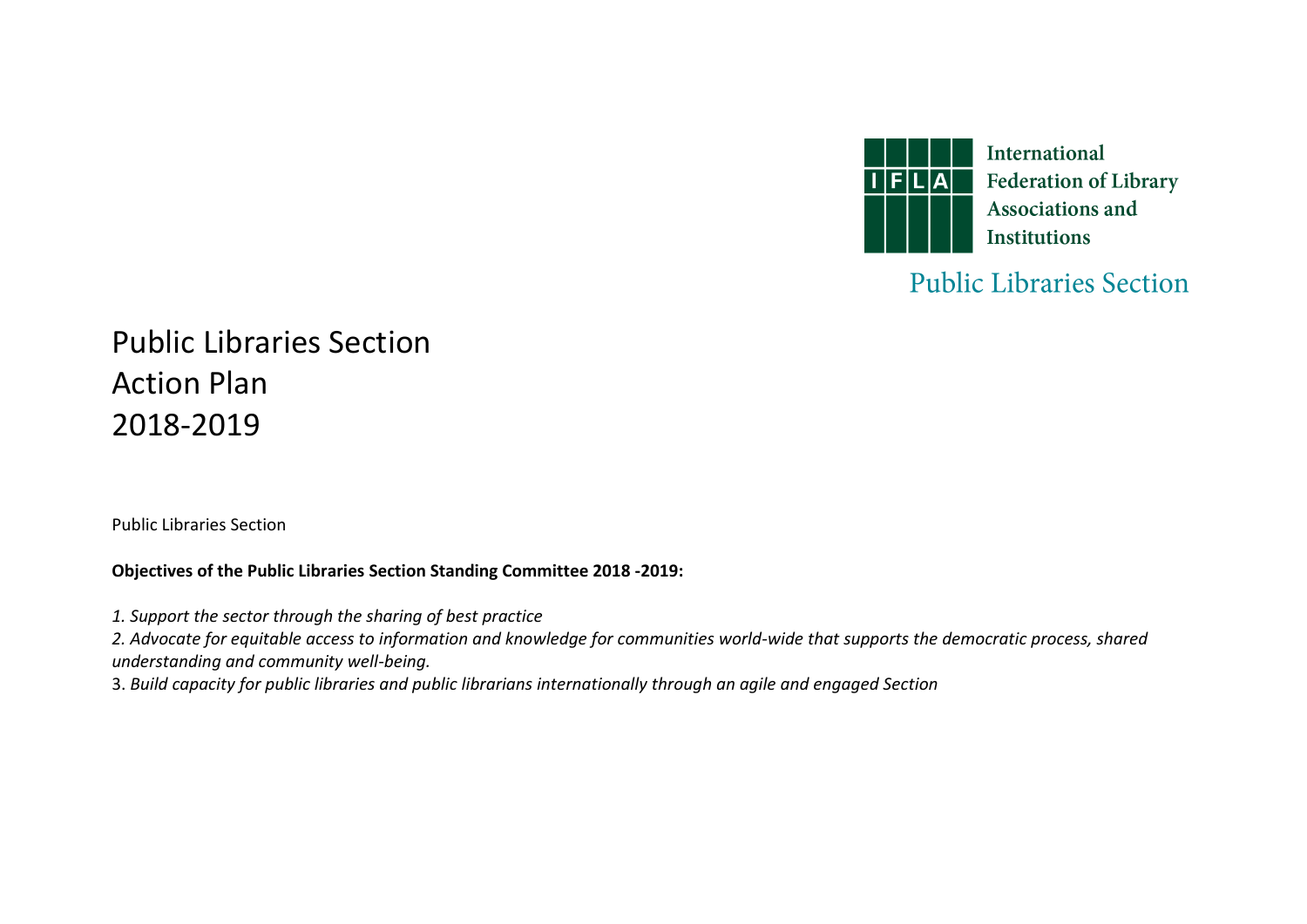|    | <b>Objectives</b><br>What do you<br>want to achieve?<br><b>Use your list</b><br>above | <b>Project or activity</b><br><b>What project or</b><br>activity are you<br>going to do? | <b>Main tasks</b><br><b>What are the</b><br>specific things you<br>need to do?        | <b>Responsibilitie</b><br>s and timeline<br>Who will do<br>them and by<br>when? | <b>Communications</b><br>How will you<br>communicate<br>your<br>achievements?<br>To whom? By<br>when?                                                                                                                                                                                               | <b>Measures of</b><br><b>SUCCESS</b><br>How will you show<br>the impact of your<br>work?                                                                                                                                                                                                                                       | <b>Progress</b><br>Report here the progress of your<br>work, at least every month |
|----|---------------------------------------------------------------------------------------|------------------------------------------------------------------------------------------|---------------------------------------------------------------------------------------|---------------------------------------------------------------------------------|-----------------------------------------------------------------------------------------------------------------------------------------------------------------------------------------------------------------------------------------------------------------------------------------------------|--------------------------------------------------------------------------------------------------------------------------------------------------------------------------------------------------------------------------------------------------------------------------------------------------------------------------------|-----------------------------------------------------------------------------------|
| 1. | <b>Support the</b><br>sector<br>through the<br>sharing of<br>best practice            | Undertake a<br>review of IFLA<br><b>Public Library</b><br>Service Guidelines.            | Engage consultant<br>to work with<br>industry<br>stakeholders to<br>review and update | Jan, Corinne,<br>Raymond,<br>Jakob, Jane,<br>Hitomi,<br>Adriana,<br>Fatemeh     | Report back to<br>Standing<br>Committee at<br>mid-term (March<br>2019) and annual<br>(August 2019)<br>meetings<br>Report on agreed<br>milestones to GB<br>through<br>Committee on<br>Standards<br>Communicate<br>progress and<br>engage with<br><b>Public Library</b><br>sector<br>internationally. | Relevant and<br>timely standards<br>developed that<br>meet the needs of<br>the public library<br>sector as identified<br>through broad<br>consultation and<br>input. This will be<br>measured<br>through:<br>Number of<br>$\bullet$<br>downloads<br>Geographic<br>distribution of<br>use<br>Formal and<br>informal<br>feedback |                                                                                   |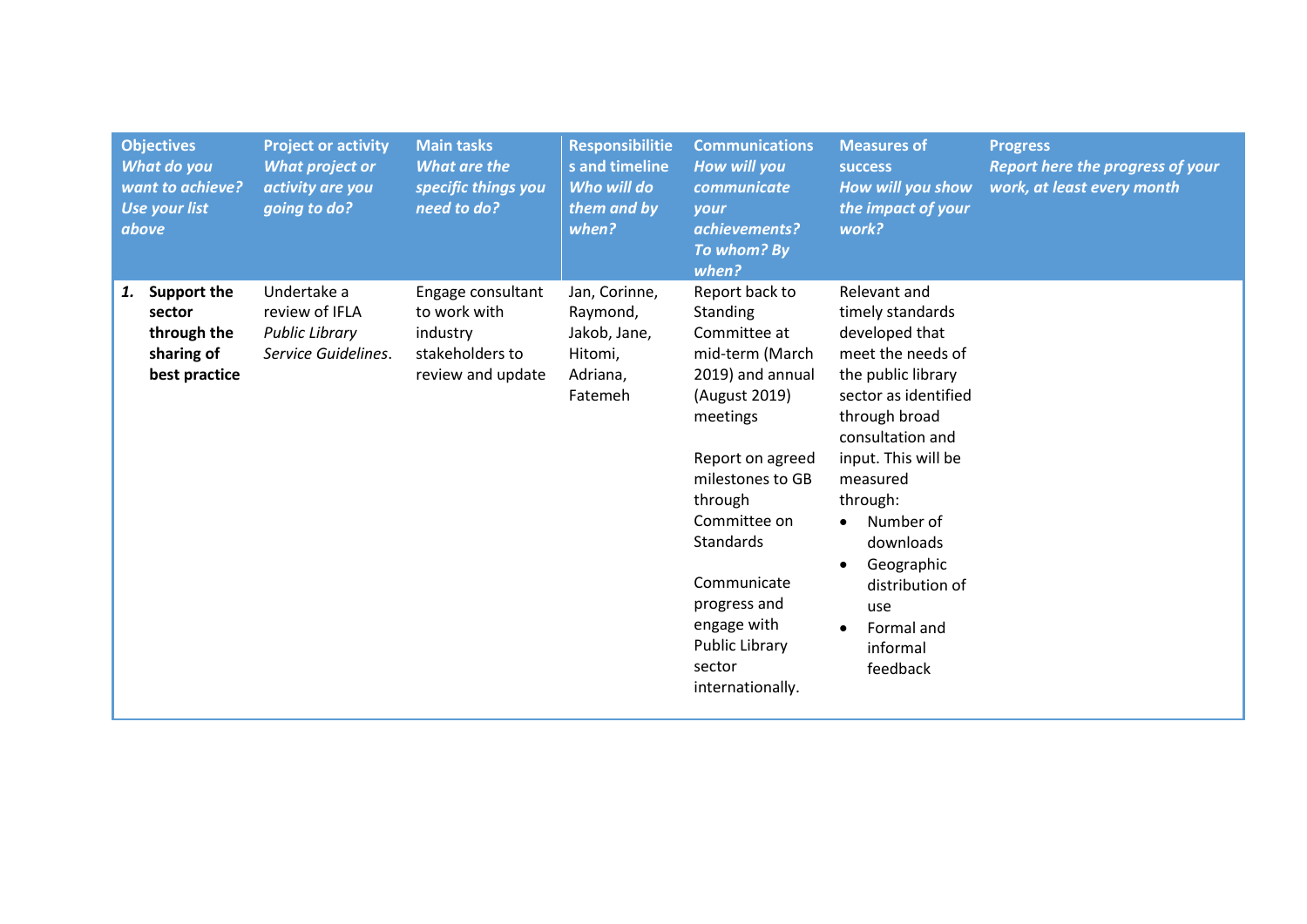| Undertake a<br>review<br><b>IFLA/UNESCO</b><br><b>Public Library</b><br>Manifesto 1994 for<br>relevance                                                      | <b>Review Manifesto</b>                                                                                                                                | Jan, Sarah,<br>Margaret,<br>Ismena                                                                                 | Mark 25 <sup>th</sup><br>anniversary of<br>manifesto on 29<br>November 2018.<br>Report back to<br>Standing<br>Committee at<br>mid-term (March<br>2019) and annual<br>(August 2019)<br>meetings<br>Consult with<br><b>Public Library</b><br>sector.<br>Report to GB<br>through PC | A relevant and<br>useable document<br>that meet the<br>needs of the public<br>library sector as<br>identified through<br>broad consultation<br>and input. This will<br>be measured<br>through:<br>Number of<br>downloads<br>Geographic<br>distribution of<br>use<br>Formal and<br>informal<br>feedback |
|--------------------------------------------------------------------------------------------------------------------------------------------------------------|--------------------------------------------------------------------------------------------------------------------------------------------------------|--------------------------------------------------------------------------------------------------------------------|----------------------------------------------------------------------------------------------------------------------------------------------------------------------------------------------------------------------------------------------------------------------------------|--------------------------------------------------------------------------------------------------------------------------------------------------------------------------------------------------------------------------------------------------------------------------------------------------------|
| Deliver the annual<br>Public Library of<br>the Year Award in<br>partnership with<br>the sponsor<br>(Systematic) and<br>other IFLA<br>Professional<br>Groups. | Review process in<br>partnership with<br>Systematic<br>Establish<br>partnership with<br><b>IFLA Buildings and</b><br>Equipment and<br>MetLib sections. | Jakob, Leikny,<br>Jan, August<br>2017 ongoing.<br>Jury to be<br>discussed at<br>Mid-term<br>meeting March<br>2019. | IFLA PLS website<br>PLS blog and<br>Facebook Page<br>National library<br>associations and<br>other information<br>providers -<br>ongoing                                                                                                                                         | Number and<br>geographical<br>distribution of<br>entries<br>Number of<br>participants in<br>related program at<br><b>WLIC</b>                                                                                                                                                                          |
|                                                                                                                                                              | <b>Explore Award</b><br>becoming and<br>official IFLA Award                                                                                            |                                                                                                                    |                                                                                                                                                                                                                                                                                  | Media coverage<br>(including social<br>media) about<br>awards and                                                                                                                                                                                                                                      |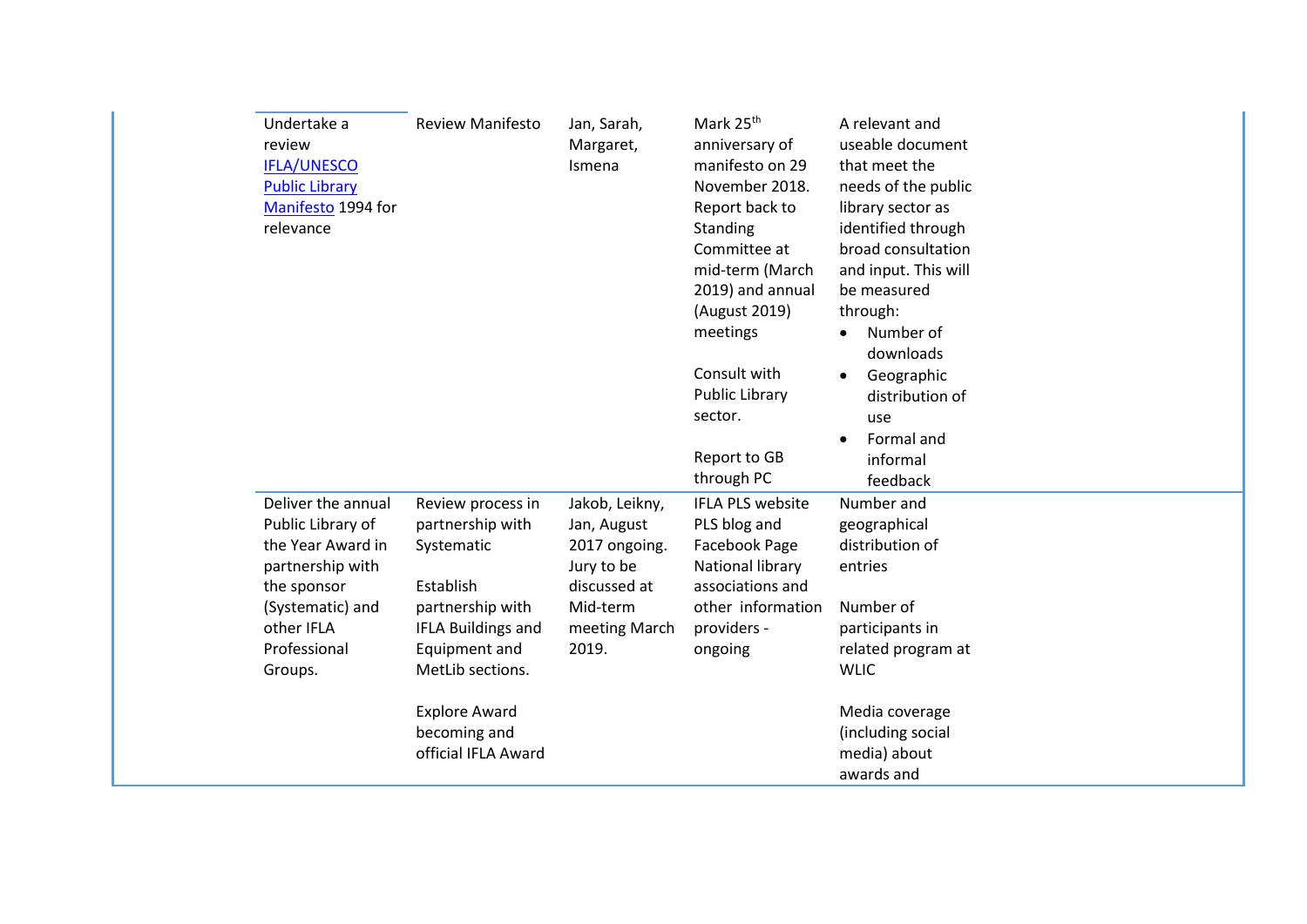|                                                                                                                                                               |                                                                                                                    | Expand reach for<br>application<br>Determine format<br>for 2019 awards    |                             |                                                                                                                                                      | shortlisted/winnin<br>g library/s                                            |                                                                                                                                                                                                                 |
|---------------------------------------------------------------------------------------------------------------------------------------------------------------|--------------------------------------------------------------------------------------------------------------------|---------------------------------------------------------------------------|-----------------------------|------------------------------------------------------------------------------------------------------------------------------------------------------|------------------------------------------------------------------------------|-----------------------------------------------------------------------------------------------------------------------------------------------------------------------------------------------------------------|
| 2. Advocate for<br>equitable access<br>to information<br>and knowledge<br>for communities<br>world-wide that<br>supports the<br>democratic<br>process, shared | Monitor, record<br>and share<br>initiatives that<br>support equitable<br>access to<br>information and<br>knowledge | Continue to collect<br>and share<br>examples of best<br>practice examples | SC members                  | IFLA PLS website,<br>PUBLIB,<br>PLS blog and<br>Facebook Page<br>National library<br>associations and<br>other information<br>providers -<br>ongoing | Number and<br>geographical<br>spread of stories<br>Number of<br>participants |                                                                                                                                                                                                                 |
| understanding<br>and community<br>well-being                                                                                                                  | Ensure the delivery<br>of strong and<br>relevant<br>conference<br>programs                                         | WLIC 2019 Satellite<br>Meeting Rome,<br>Italy 21-22 August<br>2019        | Lo, Leikny, Jan             | IFLA PLS website<br>PLS blog and<br>Facebook Page<br>National library<br>associations and<br>other information<br>providers -                        | Number and<br>geographical<br>spread of<br>participants                      | Collaboration with Metlib,<br>Academic and Research Libraries,<br>Library Buildings and Equipment,<br>and Public Libraries.<br>Topic 'The evolving concept of<br>"library" and its impact on building<br>design |
|                                                                                                                                                               |                                                                                                                    | <b>WLIC 2019</b><br>Public Library of<br>the Year                         | Jakob, Leikny,<br>Jan, Jane | ongoing                                                                                                                                              |                                                                              |                                                                                                                                                                                                                 |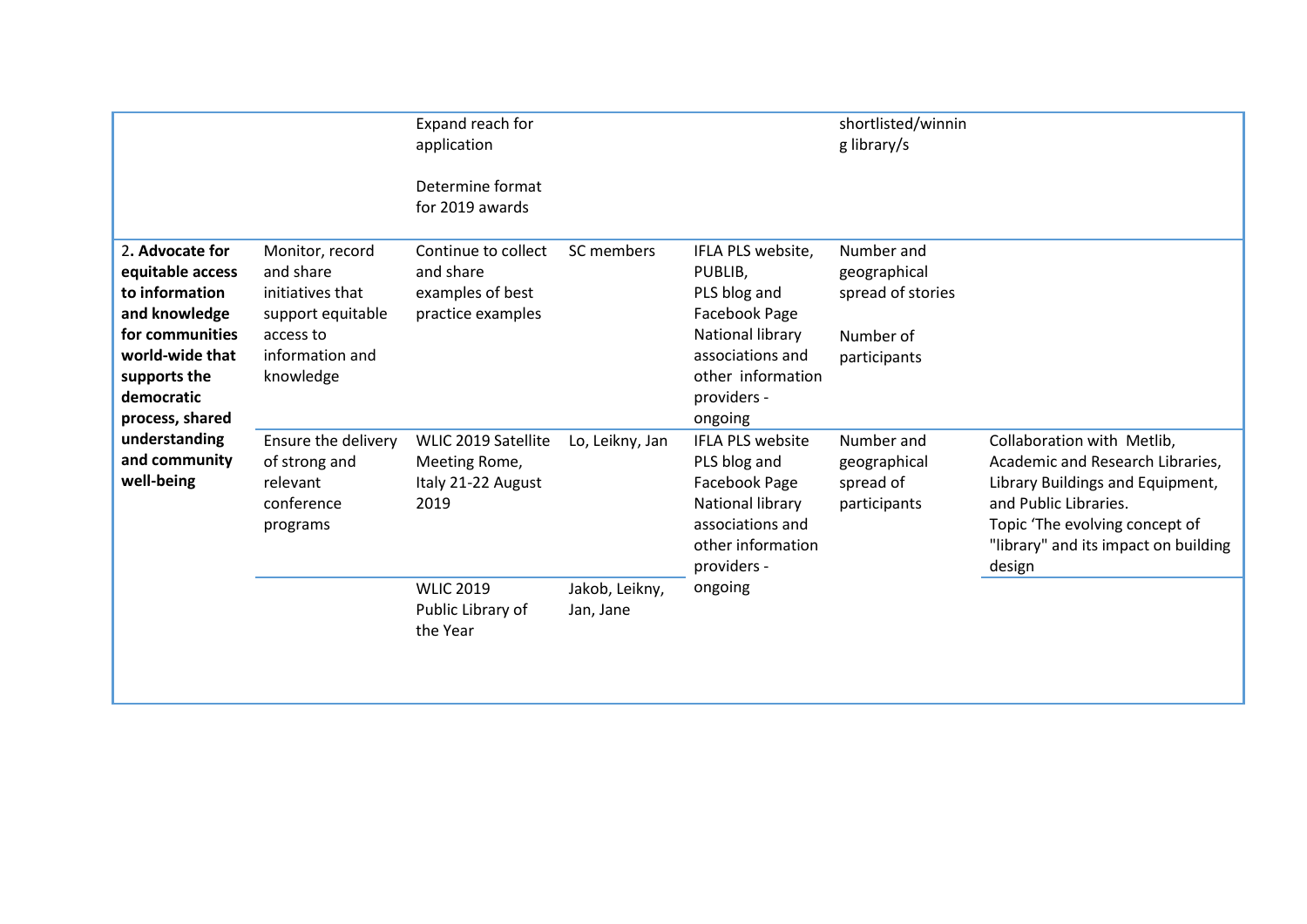|                                                                                                                                              | <b>WLIC 2019</b><br>Congress Program                                                                                                                                                                                                                      | <b>TBC</b>                               |                                                                                                                                          | Number and<br>geographical<br>spread of<br>participants               | Possible topics:<br>Community engagement and<br>co design of facilities<br>Libraries as a 3rd Place<br>Outreach<br>Non-traditional staff members |
|----------------------------------------------------------------------------------------------------------------------------------------------|-----------------------------------------------------------------------------------------------------------------------------------------------------------------------------------------------------------------------------------------------------------|------------------------------------------|------------------------------------------------------------------------------------------------------------------------------------------|-----------------------------------------------------------------------|--------------------------------------------------------------------------------------------------------------------------------------------------|
| Encourage public<br>librarians to<br>participate in IFLA<br>conferences<br>through the<br>presentation of<br>innovative papers<br>or posters | Promote IFLA<br>Conferences,<br>Satellites and<br>other professional<br>development<br>opportunities<br>through local<br>networks and<br>social media<br><b>Mentor PLS</b><br>Section members<br>and other<br>colleagues and<br>identify<br>opportunities | All PLS Standing<br>Committee<br>members | IFLA PLS website<br>PLS blog and<br>Facebook Page<br>National library<br>associations and<br>other information<br>providers -<br>ongoing | Number and<br>geographical<br>spread of<br>participants               |                                                                                                                                                  |
|                                                                                                                                              | 2019<br>Helsinki/Tampere<br>Finland 12-15<br><b>March 2019</b>                                                                                                                                                                                            | Pirkko                                   |                                                                                                                                          | 2019 Mid-term<br>Satellite<br>programme<br>delivered<br>Engagement of |                                                                                                                                                  |
|                                                                                                                                              | 2020                                                                                                                                                                                                                                                      | Lenka                                    |                                                                                                                                          | participants from<br>host country<br>2020 Mid-term<br>Satellite       |                                                                                                                                                  |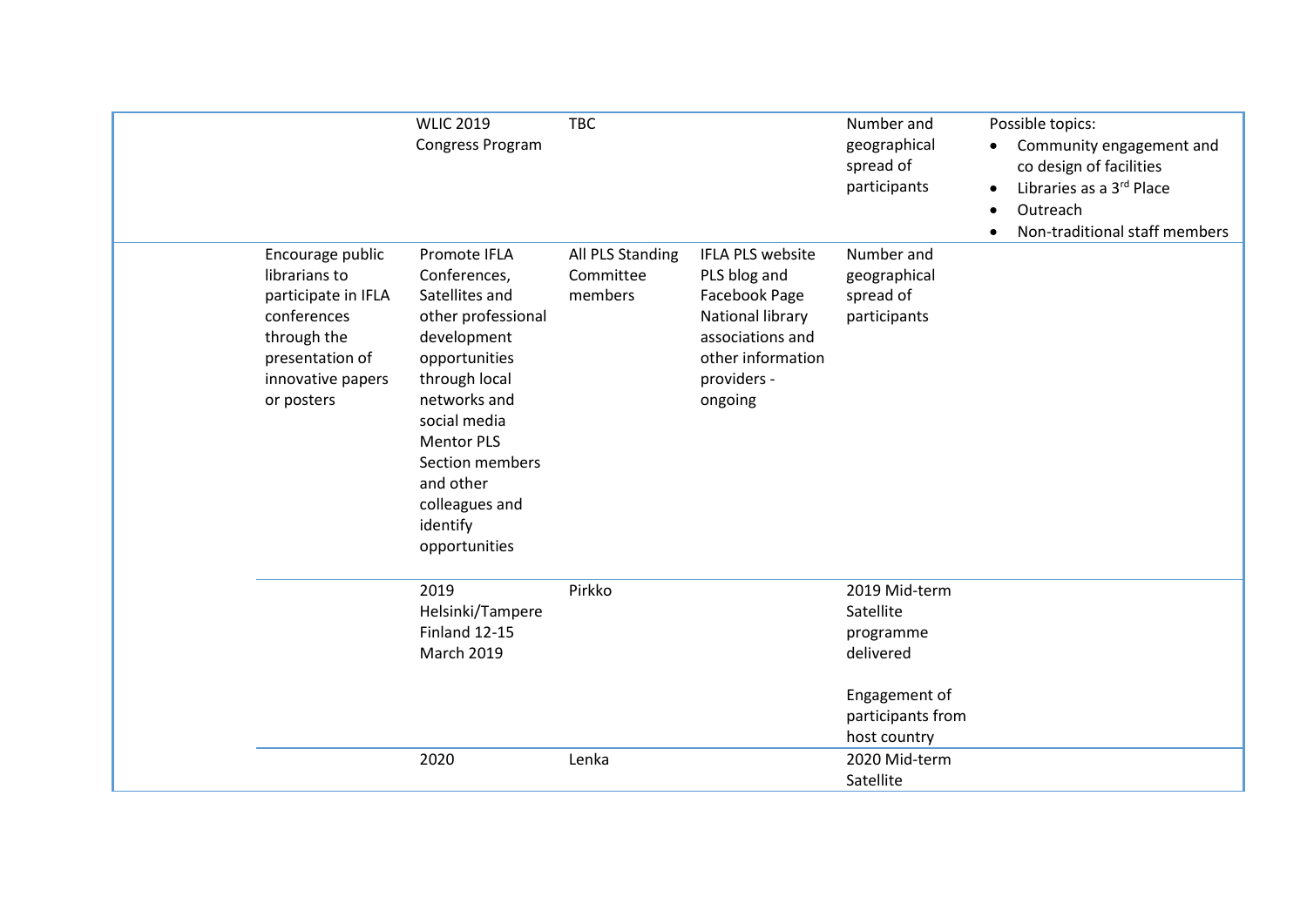|                                                                                                                                    | Olomouc Czech<br>Republic                                                                                       |                                                                                 |                                                                                                                                          | programme<br>delivered<br>Engagement of<br>participants from<br>host country                                                                                                              |
|------------------------------------------------------------------------------------------------------------------------------------|-----------------------------------------------------------------------------------------------------------------|---------------------------------------------------------------------------------|------------------------------------------------------------------------------------------------------------------------------------------|-------------------------------------------------------------------------------------------------------------------------------------------------------------------------------------------|
| Participate in the<br>promoting and<br>sharing information<br>using PLS Social<br>media platforms,<br>web and national<br>networks | <b>Guest Blogger</b><br>Facebook<br>Local networks<br><b>PLS Website and</b><br>other channels<br><b>PUBLIB</b> | All PLS Standing<br>Committee<br><b>Members</b><br>Information Co-<br>ordinator | IFLA PLS website<br>PLS blog and<br>Facebook Page<br>National library<br>associations and<br>other information<br>providers -<br>ongoing | Members of the<br>public library<br>community are<br>engaged with<br><b>IFLA PLS</b><br>measured by<br>number and<br>geographical<br>spread of hits<br>Number of<br>stories<br>published. |
| Encourage active<br>participation in the<br>Section                                                                                | Develop an e<br>newsletter that<br>can be distributed<br>to Section<br>members and<br>beyond                    | Annie and Jane                                                                  | Website, Social<br>media                                                                                                                 | Members of the<br>public library<br>community are<br>engaged with<br><b>IFLA PLS</b><br>measured by<br>number and<br>geographical<br>spread of<br>subscribers                             |
|                                                                                                                                    | Establish mentor<br>system for new SC<br>members                                                                | Lo, Jakob                                                                       | Email                                                                                                                                    | Members of the<br>SC feel<br>confidence in                                                                                                                                                |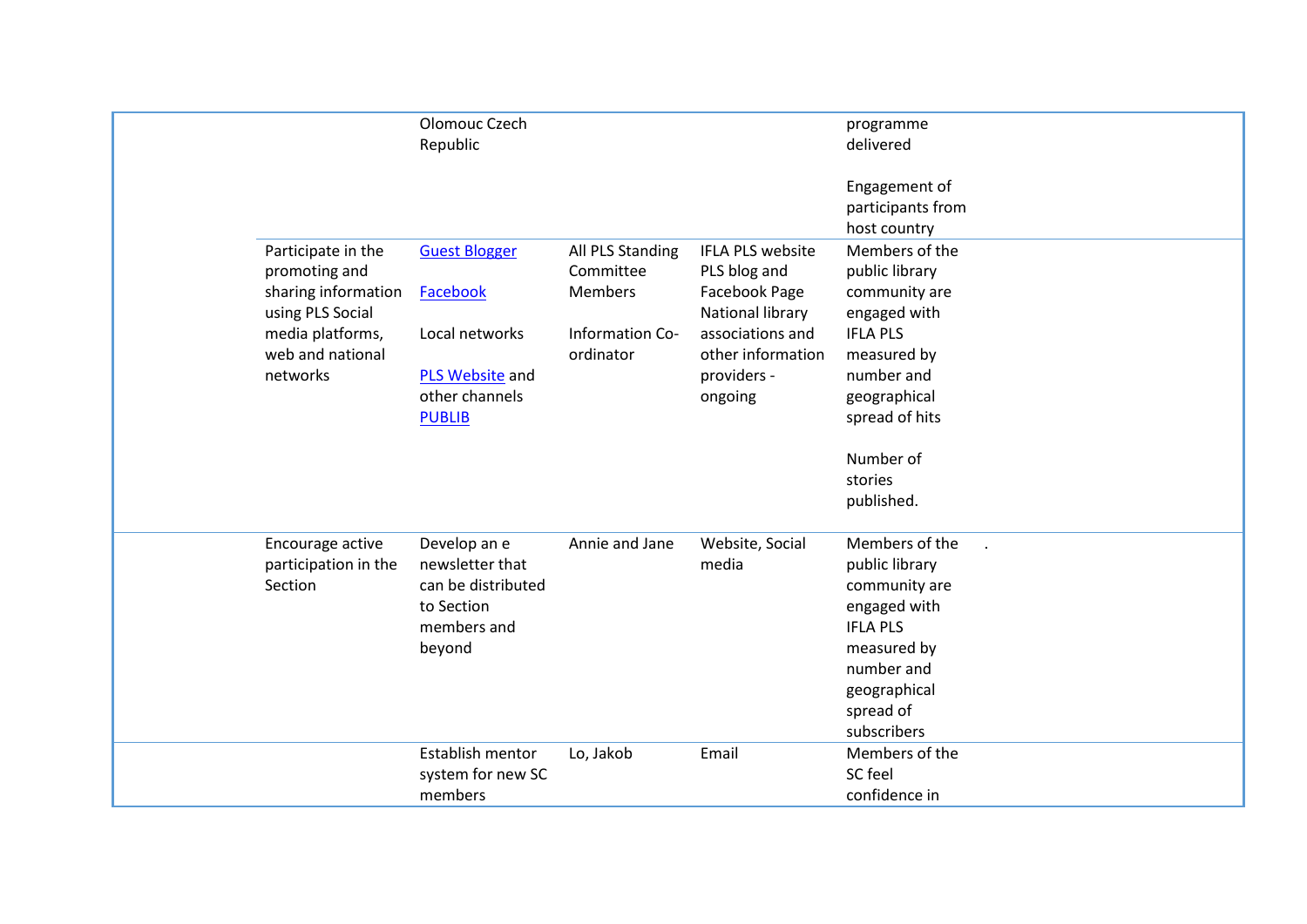|                                                                                                     |                                                                                                                                                       |                                    |                                                                                                                     | working within<br><b>IFLAs structure</b><br>as measured by<br>their<br>engagement in<br><b>PLSC</b><br>activities/project<br>s |
|-----------------------------------------------------------------------------------------------------|-------------------------------------------------------------------------------------------------------------------------------------------------------|------------------------------------|---------------------------------------------------------------------------------------------------------------------|--------------------------------------------------------------------------------------------------------------------------------|
|                                                                                                     | Ensure that<br>Corresponding<br>members are<br>recruited to<br>represent those<br>geographic<br>areas/language<br>groups not<br>covered by the SC     | Jan                                | Established<br>networks                                                                                             | SC is has diverse<br>representation.                                                                                           |
| Participate in IFLA's<br><b>Global Vision</b><br>discussion                                         | Be involved in<br>formal and<br>informal<br>discussions around<br>the Global Vison<br>process                                                         | All SC members                     | Website, PLS blog<br>and Facebook<br>Page<br>National library<br>associations and<br>other information<br>providers | PLS voice is<br>represented                                                                                                    |
| To lead a project to<br>work on Quality<br>Assessment of<br><b>Public Libraries</b><br>Collections. | To set up the<br>criteria on what<br>and how to<br>measure the<br>quality of Public<br>Libraries<br>Collections,<br>beyond that of<br>loans and other | Jane, Margaret,<br>Corinne, Pirkko | Website, PLS blog<br>and Facebook<br>Page<br>National library<br>associations and<br>other information<br>providers | Creation of<br>relevant<br>Guidelines that<br>demonstrate<br>broad<br>consultation and<br>applicability                        |